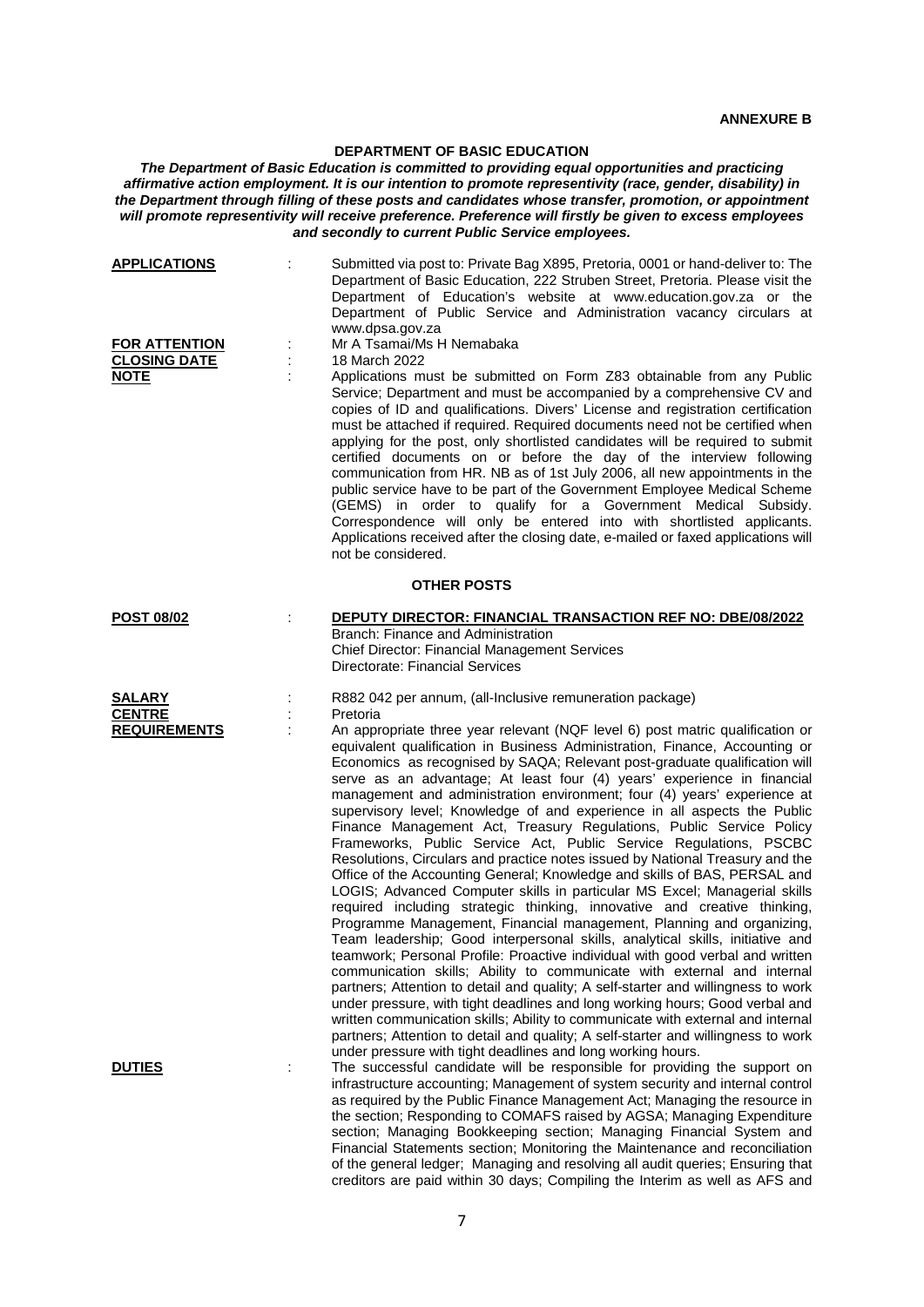| <b>ENQUIRIES</b><br><b>NOTE</b>                       | ÷ | audit file and Implementing the financial system as required by the PFMA and<br>Treasury Regulations.<br>Mr A Tsamai Tel No: 012 357 3321/Ms H Nemabaka Tel No: 012 357 3289<br>Shortlisted candidates may be expected to demonstrate their skills in a short<br>task as part of the interview and will be subjected to a security clearance.                                                                                                                                                                                                                                                                                                                                                                                                                                                                                                                                                                                                                                                                                                                                                                                    |
|-------------------------------------------------------|---|----------------------------------------------------------------------------------------------------------------------------------------------------------------------------------------------------------------------------------------------------------------------------------------------------------------------------------------------------------------------------------------------------------------------------------------------------------------------------------------------------------------------------------------------------------------------------------------------------------------------------------------------------------------------------------------------------------------------------------------------------------------------------------------------------------------------------------------------------------------------------------------------------------------------------------------------------------------------------------------------------------------------------------------------------------------------------------------------------------------------------------|
| <b>POST 08/03</b>                                     |   | DEPUTY DIRECTOR: QUALITY MANAGEMENT SYSTEM (QMS) REF NO:<br>DBE/09/2022<br>Branch:<br>Teachers,<br>Education<br>Human<br>Institutional<br>Resources<br>and<br>Development<br>Chief Director: Education Human Resources Management<br>Directorate: Educator Performance Management and Development and Whole<br><b>School Evaluation</b>                                                                                                                                                                                                                                                                                                                                                                                                                                                                                                                                                                                                                                                                                                                                                                                          |
| <b>SALARY</b><br><b>CENTRE</b><br><b>REQUIREMENTS</b> |   | R882 042 per annum, (all-Inclusive remuneration package)<br>Pretoria<br>An appropriate three year relevant (NQF level 6) post matric qualification or<br>equivalent qualification as recognised by SAQA; At least 4 years' combined<br>work experience in research and project management of which 5 years should<br>be within the basic education sector; At least four (4) years relevant experience<br>at supervisory level; Experience in report writing, presentations, training,<br>management of budgets and programmes; Good computer skills in Microsoft<br>Office (Word, Excel and Power point); Excellent people skills; Knowledge and<br>understanding of human resource matters, including educator performance<br>management systems as informed by the relevant ELRC collective agreements<br>as well as school evaluations and project implementation in the Basic<br>Education sector; Understanding of the National Development Plan 2030 as<br>well as other relevant education policies, legislation and regulations; Strong<br>verbal and written communication; Willingness to work extensive hours and to |
| <b>DUTIES</b>                                         | ÷ | travel when required; A valid driver's license.<br>Under the supervision of the Department of Basic Education, the incumbent<br>will be part of a team of specialists for supporting and promoting efficient and<br>effective implementation of performance management systems within<br>provinces; The successful candidate will be responsible for undertaking<br>periodic research and surveys with stakeholders with a view to improve<br>educator and school performance; Liaising with relevant stakeholders;<br>Analysing and reporting on findings of surveys and data from educator and<br>school evaluations; Preparing training resources; Engaging in developing<br>capacity of provincial officials on the Quality Management System (QMS);<br>Conducting monitoring and oversight visits to provinces; Co-ordinating and<br>monitoring compliance with performance management-related agreements,<br>policies and guidelines; Analysing the impact of the QMS on school<br>performance; Setting in place strategies to enhance accountability within<br>schools and addressing under-performance.                  |
| <b>ENQUIRIES</b><br><b>NOTE</b>                       |   | Mr A Tsamai Tel No: 012 357 3321/Ms H Nemabaka Tel No: 012 357 3289<br>Shortlisted candidates may be expected to demonstrate their skills in a short<br>task as part of the interview and will be subjected to a security clearance.                                                                                                                                                                                                                                                                                                                                                                                                                                                                                                                                                                                                                                                                                                                                                                                                                                                                                             |
| <b>POST 08/04</b>                                     |   | ASSISTANT DIRECTOR: SALARY MANAGEMENT REF NO: DBE/10/2022<br>Branch: Finance and Administration<br>Chief Directorate: Financial Management Services<br>Directorate: Financial Services                                                                                                                                                                                                                                                                                                                                                                                                                                                                                                                                                                                                                                                                                                                                                                                                                                                                                                                                           |
| <b>SALARY</b><br><b>CENTRE</b><br><b>REQUIREMENTS</b> |   | R477 090 per annum<br>Pretoria<br>An appropriate three year relevant (NQF level 6) post matric qualification or<br>equivalent qualification in Financial Management or Accounting as recognised<br>by SAQA; At least (3) years relevant experience in Salary Management<br>environment of which three (3) years should be at supervisory level; Extensive<br>knowledge of applicable policies and prescripts of finance in the public service;<br>Knowledge of PFMA, Treasury regulations and Interpretation thereof;<br>Performance and staff management; Problem solving and analytical skills;<br>Report witting and reporting skills; Extensive knowledge of PERSAL, BAS                                                                                                                                                                                                                                                                                                                                                                                                                                                     |
| <b>DUTIES</b>                                         |   | system; A valid driver's license.<br>The successful candidate will be responsible to assist with the personnel<br>budget of the Department; Approve salaries payments on PERSAL and BAS;<br>Manage the resources in the section; Develop and implement the financial                                                                                                                                                                                                                                                                                                                                                                                                                                                                                                                                                                                                                                                                                                                                                                                                                                                             |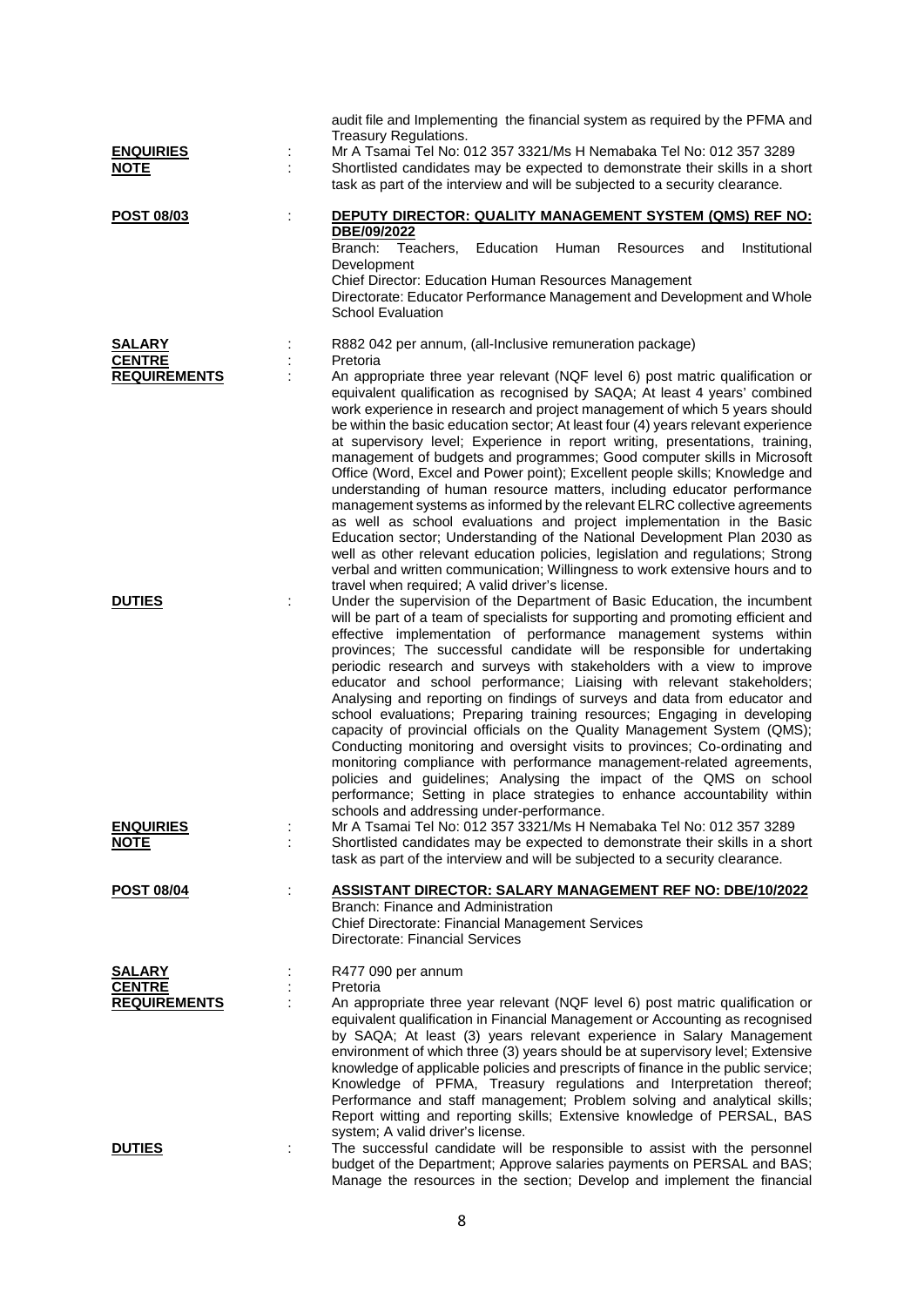| <b>ENQUIRIES</b><br><b>NOTE</b>                       | management policies; Develop and manage staff to ensure that the section<br>has the capacity to carry out its functions; Respond to communications to<br>Management on Audit Findings(COMAFS) raised by Auditor-General of South<br>Africa (AGSA); Prepare weekly and /or monthly BAS/PERSAL/LOGIS<br>reconciliation; Assist in compiling AFS/IFS Appropriation Statement and notes<br>to appropriation statement; Capture BAS link codes; Manage registry; Manage<br>debt administration; Manage examinations claims; and assist with TAX related<br>matters and reconciliation.<br>Mr A Tsamai Tel No: 012 357 3321/Ms H Nemabaka Tel No: 012 357 3289<br>Shortlisted candidates may be expected to demonstrate their skills in a short<br>task as part of the interview and will be subjected to a security clearance. |
|-------------------------------------------------------|---------------------------------------------------------------------------------------------------------------------------------------------------------------------------------------------------------------------------------------------------------------------------------------------------------------------------------------------------------------------------------------------------------------------------------------------------------------------------------------------------------------------------------------------------------------------------------------------------------------------------------------------------------------------------------------------------------------------------------------------------------------------------------------------------------------------------|
| <b>POST 08/05</b>                                     | <b>ASSISTANT DIRECTOR: EDUCATION LABOUR RELATIONS SUPPORT</b><br><b>REF NO: DBE/11/2022</b><br>Teachers, Education<br>Branch:<br>Institutional<br>Human<br>Resources<br>and<br>Development                                                                                                                                                                                                                                                                                                                                                                                                                                                                                                                                                                                                                                |
|                                                       | Chief Directorate: Education Human Resources Management<br>Directorate: Education Labour Relations and Conditions of Services                                                                                                                                                                                                                                                                                                                                                                                                                                                                                                                                                                                                                                                                                             |
| <b>SALARY</b><br><b>CENTRE</b><br><b>REQUIREMENTS</b> | R477 090 per annum<br>Pretoria<br>An appropriate three year relevant (NQF level 6) post matric qualification or<br>equivalent qualification in Law or Labour Relations as recognised by SAQA; At<br>least three (3) years working experience in Labour Relations in Education<br>sector, including experience in conducting investigations; At least three (3)                                                                                                                                                                                                                                                                                                                                                                                                                                                            |
|                                                       | years relevant experience at supervisory level; Participation or experience in<br>collective bargaining in the ELRC and/or PSCBC; Knowledge of labour laws,<br>regulations and procedures, including the employment of Educators Act, Public<br>Service Act and PFMA; Knowledge of techniques in investigations; Ability to<br>analyse reports; Ability to interpret Laws, Rules, Regulations and<br>Resolutions/Collective Agreements; Ability to maintain effective relationships<br>with stakeholders, colleagues and public; Ability to communicate effectively,<br>both verbally and in writing and a valid driver's licence.                                                                                                                                                                                        |
| <b>DUTIES</b>                                         | The successful candidate will be responsible for providing responsive and high<br>quality support and advising stakeholders, educators and public on all labour<br>related complaints received by the Department; Scheduling or coordinating<br>meetings of the Directorate; Preparing and submitting required reports related<br>to labour relations matters; Maintaining records, preparing reports and<br>compiling correspondence relative to the work; Conducting investigations on<br>reported cases, provide advice and compile reports; Perform any related work<br>as assigned.                                                                                                                                                                                                                                  |
| <b>ENQUIRIES</b><br><b>NOTE</b>                       | Mr A Tsamai Tel No: 012 357 3321/Ms H Nemabaka Tel No: 012 357 3289<br>Shortlisted candidates may be expected to demonstrate their skills in a short<br>task as part of the interview and will be subjected to a security clearance.                                                                                                                                                                                                                                                                                                                                                                                                                                                                                                                                                                                      |
| <b>POST 08/06</b>                                     | <b>ASSISTANT DIRECTOR: QUALITY MANAGEMENT SYSTEM (QMS) REF</b>                                                                                                                                                                                                                                                                                                                                                                                                                                                                                                                                                                                                                                                                                                                                                            |
|                                                       | NO: DBE/12/2022<br>Branch: Teachers.<br>Education<br>Human<br>Resources<br>and<br>Institutional<br>Development<br>Chief Directorate: Education Human Resources Management<br>Directorate: Educator Performance Management and Development and Whole<br><b>School Evaluation</b>                                                                                                                                                                                                                                                                                                                                                                                                                                                                                                                                           |
| <b>SALARY</b>                                         | R477 090 per annum                                                                                                                                                                                                                                                                                                                                                                                                                                                                                                                                                                                                                                                                                                                                                                                                        |
| <b>CENTRE</b><br><b>REQUIREMENTS</b>                  | Pretoria<br>An appropriate three year relevant (NQF level 6) post matric qualification or                                                                                                                                                                                                                                                                                                                                                                                                                                                                                                                                                                                                                                                                                                                                 |
|                                                       | equivalent qualification in Education or Social Sciences as recognised by<br>SAQA; At least minimum of 3 years' experience in the Basic Education, Two<br>(2) years relevant experience related to employee performance and<br>development; At least three (3) years relevant experience at supervisory level;<br>Insight into ELRC Collective Agreements and related legislation and policies;<br>Strong verbal, presentation and written communication skills; Computer skills<br>in Microsoft Office Programs ( Word, Excel and PowerPoint); Willingness to                                                                                                                                                                                                                                                            |
| <b>DUTIES</b>                                         | work extensive hours and travel; A valid driver's license.<br>The successful candidate will be responsible for liaising with and guiding<br>provincial officials on the efficient and effective administration and<br>implementation of the Performance Management Systems for school-based                                                                                                                                                                                                                                                                                                                                                                                                                                                                                                                               |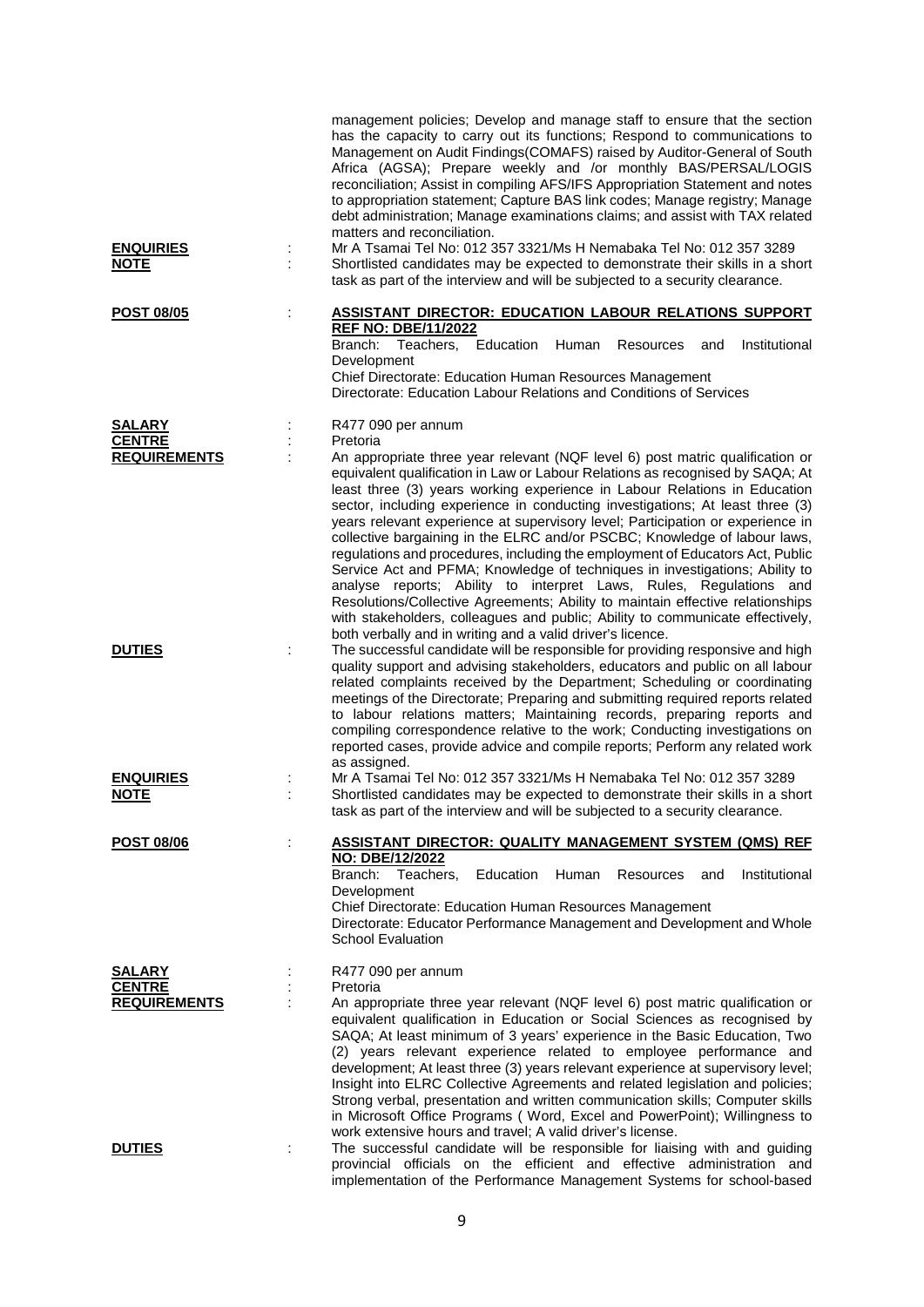| <b>ENQUIRIES</b><br><u>NOTE</u>                       | ÷ | educators within provinces; Designing instruments and developing a database<br>for monitoring and reporting; Coordinating capacity development engagements<br>with provincial officials; Assisting in setting up systems for receiving reports<br>and data from provinces; Collating and compiling progress reports; Compiling<br>minutes of engagements with stakeholders; Undertaking monitoring and<br>oversight visits to provinces as required; Working collaboratively to establish<br>partnerships with stakeholders in the sector to strengthen educator<br>development and accountability.<br>Mr A Tsamai Tel No: 012 357 3321/Ms H Nemabaka Tel No: 012 357 3289<br>Shortlisted candidates may be expected to demonstrate their skills in a short<br>task as part of the interview and will be subjected to a security clearance.                                                     |
|-------------------------------------------------------|---|-------------------------------------------------------------------------------------------------------------------------------------------------------------------------------------------------------------------------------------------------------------------------------------------------------------------------------------------------------------------------------------------------------------------------------------------------------------------------------------------------------------------------------------------------------------------------------------------------------------------------------------------------------------------------------------------------------------------------------------------------------------------------------------------------------------------------------------------------------------------------------------------------|
| <b>POST 08/07</b>                                     |   | <b>SENIOR STATE ACCOUNTANT: SALARIES REF NO: DBE/13/2022</b><br>Branch: Finance and Administration<br>Chief Directorate: Financial Management Services<br>Directorate: Financial Services                                                                                                                                                                                                                                                                                                                                                                                                                                                                                                                                                                                                                                                                                                       |
| <b>SALARY</b><br><b>CENTRE</b><br><b>REQUIREMENTS</b> |   | R321 543 per annum<br>Pretoria<br>The applicant must be in possession of a Senior Certificate or equivalent<br>qualification plus two (2) years' relevant experience in the field of Finance;<br>Thorough knowledge of financial accounting; Exposure in the fields of salaries<br>and tax will be an advantage; Good financial management skills, Planning and<br>organising skills, Problem solving skills and good communication (written and<br>verbal) skills; Sound knowledge of the PERSAL system and Basic Accounting<br>System (BAS); Skills in Public Service Finance, Numeracy, Computer literacy<br>and Accuracy; Good knowledge of Treasury Regulations and Public Finance<br>Management Act; Self-starter, Ability to work independently without<br>compromising team results; Valid driver's license.                                                                            |
| <b>DUTIES</b><br><b>ENQUIRIES</b><br><b>NOTE</b>      |   | The successful candidate will be responsible for Capturing budget breakdown<br>on BAS per programme and economic classifications; Clearing the suspense<br>account; Preparing weekly and/monthly BAS/PERSAL/LOGIS reconciliation;<br>Assisting in compiling Annual Financial Statement (AFS)/Integrated Financial<br>Statement (IFS) Appropriation and notes to appropriation statement; Assisting<br>with TAX related matters and reconciliation; Managing debt administration;<br>Attending to salary-related questions and queries and Supervising staff and<br>training stakeholders on salaries processes.<br>Mr A Tsamai Tel No: 012 357 3321/Ms H Nemabaka Tel No: 012 357 3289<br>Shortlisted candidates may be expected to demonstrate their skills in a short                                                                                                                         |
| <b>POST 08/08</b>                                     |   | task as part of the interview and will be subjected to a security clearance.<br>SENIOR STATE ACCOUNTANT: BUDGET AND CASH FLOW REF NO:<br>DBE/14/2022                                                                                                                                                                                                                                                                                                                                                                                                                                                                                                                                                                                                                                                                                                                                            |
|                                                       |   | Branch: Finance and Administration<br>Chief Directorate: Financial Management Services<br>Directorate: Financial Services                                                                                                                                                                                                                                                                                                                                                                                                                                                                                                                                                                                                                                                                                                                                                                       |
| <b>SALARY</b><br><b>CENTRE</b><br><b>REQUIREMENTS</b> |   | R321 543 per annum<br>Pretoria<br>The applicant must be in possession of a Senior Certificate or equivalent<br>qualification plus two (2) years' relevant experience; Experience in authorising<br>Journals on BAS; Experience in Clearing BAS/Persal Exceptions; Experience<br>in compiling of Annual/Interim Financial Statements; In depth knowledge of<br>PFMA, Treasury Regulations and relevant prescripts; Knowledge of Public<br>Service Regulations and Performance Management and Monitoring; Ability to<br>work independently without compromising team results; Ability to act<br>Independently, Professionally, Accountable and with Credibility; Knowledge of<br>legislation and regulations pertaining to Public service administration; General<br>computer literacy and knowledge of programs in MS Word, Excel, PowerPoint;<br>Good communication skills, verbal and written. |
| <b>DUTIES</b>                                         | ÷ | The successful candidate will be responsible for capturing budget breakdown<br>on Basic Accounting System (BAS) per programme and economic<br>classifications; Coordinating and compiling the MTEF budget process,<br>coordinating the Adjusted Estimates of National Expenditure and Estimates of<br>National Expenditure; Compiling virements and roll-overs; Updating the budget<br>on BAS with the main appropriation; Ensuring accurate compilation on the In                                                                                                                                                                                                                                                                                                                                                                                                                              |

Year Monitoring report and Minister's cash flow statements; Responding to